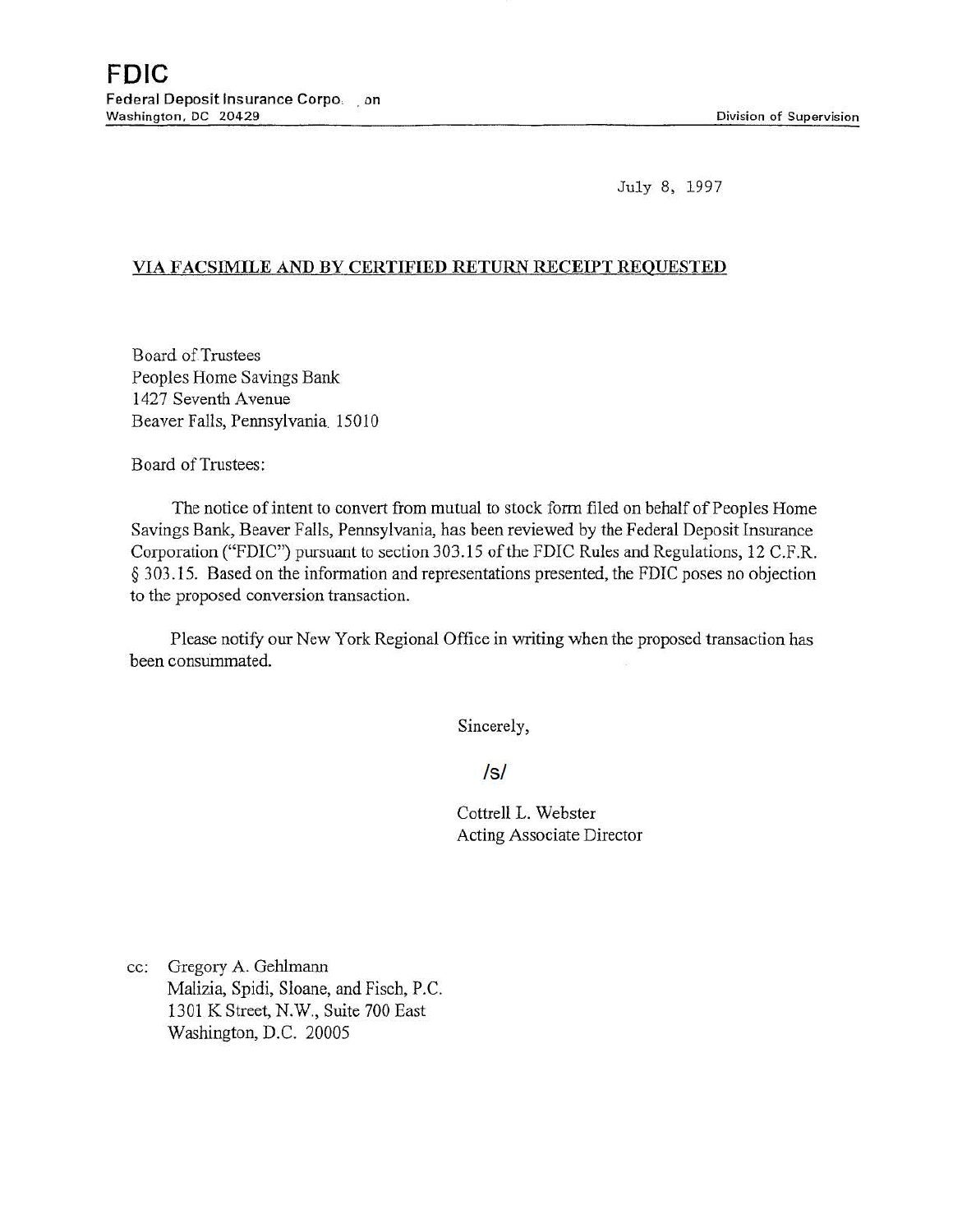## FEDERAL DEPOSIT INSURANCE CORPORATION

Peoples Home Savings Bank Beaver Falls, Beaver County, Pennsylvania

Application for Consent to Merge

## ORDER AND BASIS FOR CORPORATION APPROVAL

Pursuant to Section 18(c) and other provisions of the Federal Deposit Insurance Act ("FDI Act"), an application has been filed on behalf of Peoples Home Savings Bank, Beaver Falls, Pennsylvania ("Mutual Institution"), currently a mutually-owned Savings Association Insurance Fund ("SAIF") member, state-chartered institution with total resources of \$202,220,000 and total deposits of \$176,547,000 as of December 31, 1996, for the FDIC's consent to merge with Peoples Home Interim Savings Bank, Beaver Falls, Pennsylvania ("Interim Bank"), a proposed new interim statechartered stock savings bank.

This transaction is the result of the Mutual Institution's Plan of Mutual Holding Company Reorganization and Stock Issuance ("Plan") which includes the formation of a Pennsylvaniachartered mutual holding company, PHS Bancorp, MHC, Beaver Falls, Pennsylvania ("MHC"), which will be capitalized with \$1,000,000. An application for the establishment of MHC as a bank holding company has been filed with the Federal Reserve Bank of Cleveland. A Notice of Mutual Holding Company Reorganization has been filed with the Pennsylvania Department of Banking. The Plan describes the structure of the proposed transaction as follows: Mutual Institution will organize an interim stock savings bank as its wholly-owned subsidiary. This bank will then organize another interim stock savings bank ("Interim Bank") as its wholly-owned subsidiary. The Mutual Institution will exchange its charter for a Pennsylvania stock savings bank charter, and the first interim bank formed will cancel its outstanding stock charter for the charter of a mutual holding company. Interim Bank will merge with and into Mutual Institution, with the resulting institution having Mutua] Institution's newly acquired stock savings bank charter. A majority of the initially issued stock of the resulting bank will be transferred to MHC. The resulting bank will operate with the title of Peoples Home Savings Bank, Beaver Falls, Pennsylvania ("PHSB" or "the Bank"). Following consummation of the merger, PHSB will operate the same banking business with the same management at the same locations now being served by Mutual Institution. The proposed transaction, per se, will not alter the competitive structure of banking in the market currently served by Mutual Institution. PHSB's principal office will be at 1427 Seventh Avenue, Beaver Falls, Pennsylvania. Notice of the proposed transaction, in a form approved by the FDIC, has been published pursuant to the FDI Act.

A review of available information, including the Community Reinvestment Act ("CRA") Statement of Mutual Institution discloses no inconsistencies with the purposes of the CRA. The Bank is expected to continue to meet the credit needs of its entire community, consistent with the safe and sound operation of the institution.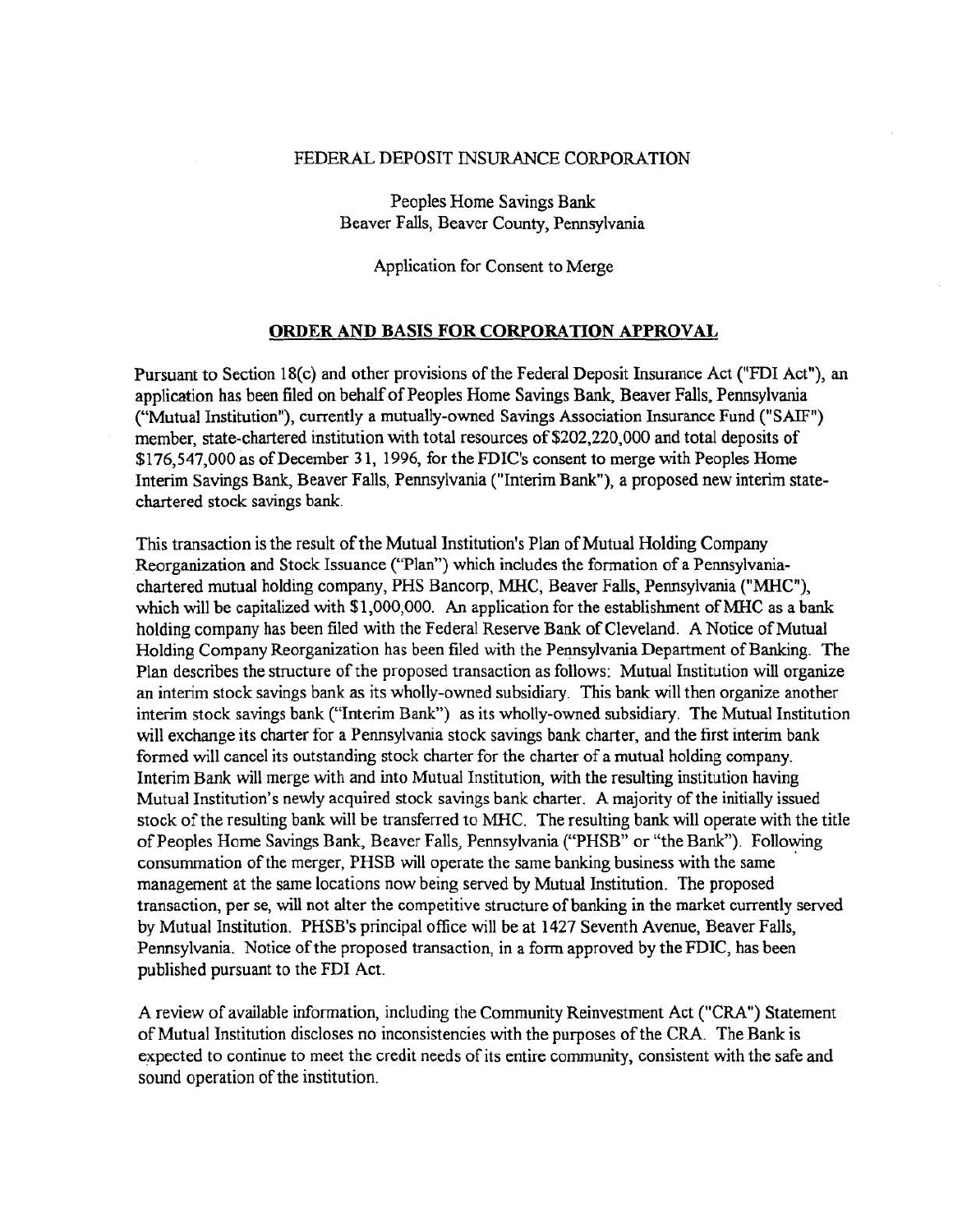In connection with the application, the FDIC has taken into consideration the financial and managerial resources and future prospects of the resultant Bank, and the convenience and needs of the community to be served. Having found favorably on these statutory factors and having considered other relevant information, including any reports on the competitive factors furnished by the Comptroller of the Currency, the Board of Governors of the Federal Reserve System, the Office ofThrift Supervision, or the Attorney General of the United States, it is the FDIC's judgement that the application should be and hereby is approved, subject to the following conditions:

1. That the transaction may not be consummated unless the Plan receives prior approval by an aftirmative vote of at least a majority of the total votes eligible to be cast by the Mutual Institution's depositors;

2. That the proposed transaction may not be consummated unless and until the FDIC issues a nonobjection letter to the Notice filed on behalf of the applicant pursuant to section 303.15 of the FDIC's Rules and Regulations concerning the mutual-to-stock conversion portion of this transaction;

3. That any dividends waived by MHC must be retained by PHSB and segregated, earmarked, or otherwise identified on its books and records; such amounts must be taken into account in any valuation of the institution and factored into the calculation used in establishing a fair and reasonable basis for exchanging shares in any subsequent conversion of MHC to stock form; such amounts shall not be available for payment to or the value thereof transferred to minority shareholders, by any means including through dividend payments or at liquidation;

4. That within three years from the date of conversion, any stock option plan or management or employee stock benefit plan, prior to establishment and implementation, must be approved by an affirmative vote of at least a majority of the total votes eligible to be cast by the Bank's shareholders, other than the shares owned by the parent mutual holding company;

5. That any changes in proposed management, including the board of directors or proposed ownership (ten per cent or more of the stock and new acquisitions of or subscriptions to ten per cent or more of the stock). will render this approval null and void unless such proposal is approved by the Regional Director (Supervision) of the FDlC's New York Regional Office prior to the consummation of the proposed transaction;

6. That the proposed transaction may not be consummated unless and until the resultant Bank has authority to conduct a banking business. and that its establishment and operation as a stock savings bank have been fully approved by the Pennsylvania Department of Banking and that its holding company, PHS Bancorp. MHC is granted approval to become a bank holding company by the Board of Governors of the Federal Reserve System;